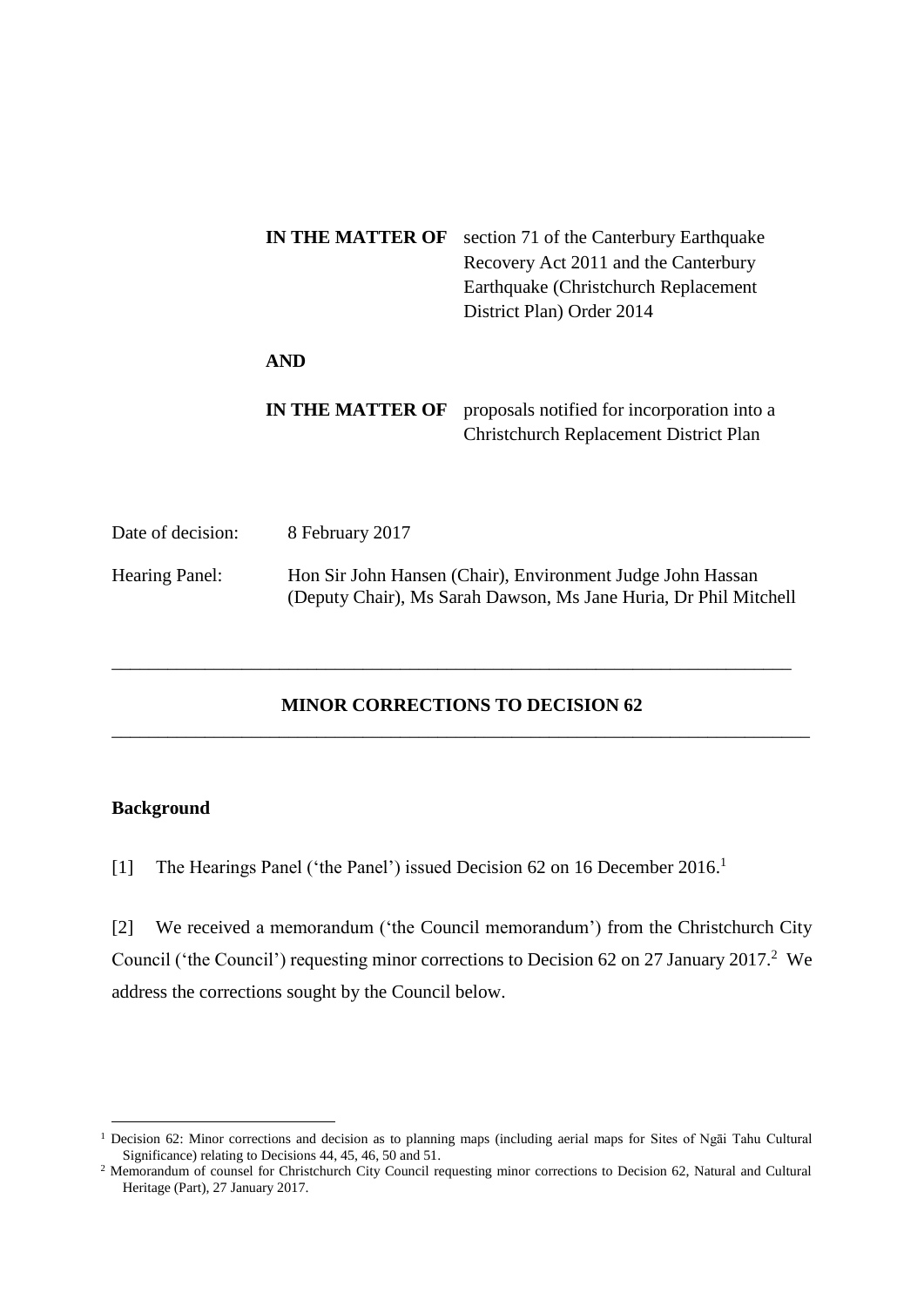### **Jurisdiction to make minor corrections**

[3] Clause 16 of Schedule 3 to the OIC provides as follows:

- (1) The hearings panel may, at any time, issue an amendment to a decision to correct a minor mistake or defect in a decision of the panel.
- (2) This power includes the power to amend or correct a proposal, provided that the amendment or correction is made before the proposal becomes operative in accordance with clause 16 of this order.

### **Minor corrections requested**

[4] After further checking, the Council discovered additional occurrences of the same tree being listed in both the private realm schedule (Appendix 9.4.7.1) and the public realm schedule (Appendix 9.4.7.2). To remedy these errors, the Council has requested various deletions and/or amendments to both Appendix 9.4.7.1 and 9.4.7.2. These are set out in table form in [8] of the Council memorandum.

[5] The specific reasons for the requested amendments, as set out by the Council, are as follows:

(a) The five trees at 7 Riccarton Avenue are already listed in the public tree group PTG10. As they are in the Botanic Gardens, this is the correct listing;

(b) the English beech at 19 Blakes Road (corner of Blakes and Thompsons Road is very close to the road boundary with private land, but is in fact on legal road;

(c) the Lombardy poplar at 297 Madras Street is part of a tree group PTG6 on open space on the Avon Riverbank, with its address listed as Chester Street East;

(d) the co-ordinates of two of a group of three trees at Grehan Valley Road, Akaroa have been found to be incorrect, with details as follows:

(i) The totara is in both private and public lists, but is on land which is now Council esplanade reserve; and

(ii) The matai is currently on the private list, but as with the totara, is on land which is now Council esplanade reserve, thus should be in the public list.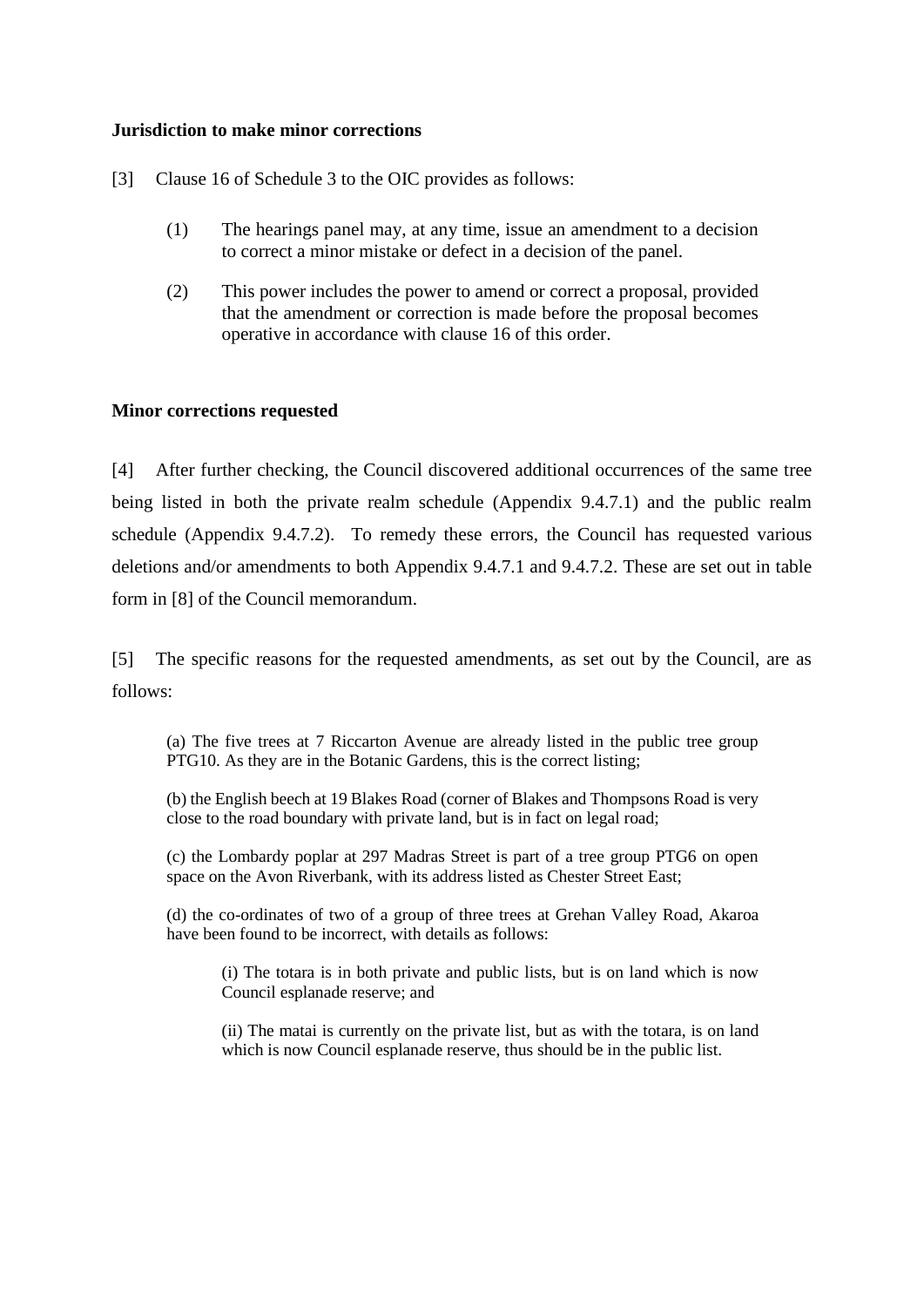## **Decision**

[6] The minor changes requested by Council in relation to Appendix 9.4.7.1 and 9.4.7.2 are accepted for the reasons outlined in the Council memorandum. We are satisfied the corrections fall within our jurisdiction and direct the changes, as set out in **Schedule 1**.

For the Hearings Panel:

A. W. However  $\frac{1}{2}$  and  $\frac{1}{2}$  and  $\frac{1}{2}$  and  $\frac{1}{2}$  and  $\frac{1}{2}$  and  $\frac{1}{2}$  and  $\frac{1}{2}$  and  $\frac{1}{2}$  and  $\frac{1}{2}$  and  $\frac{1}{2}$  and  $\frac{1}{2}$  and  $\frac{1}{2}$  and  $\frac{1}{2}$  and  $\frac{1}{2}$  and  $\frac{1}{2}$  and  $\frac{1}{2}$  a

Hon Sir John Hansen Chair